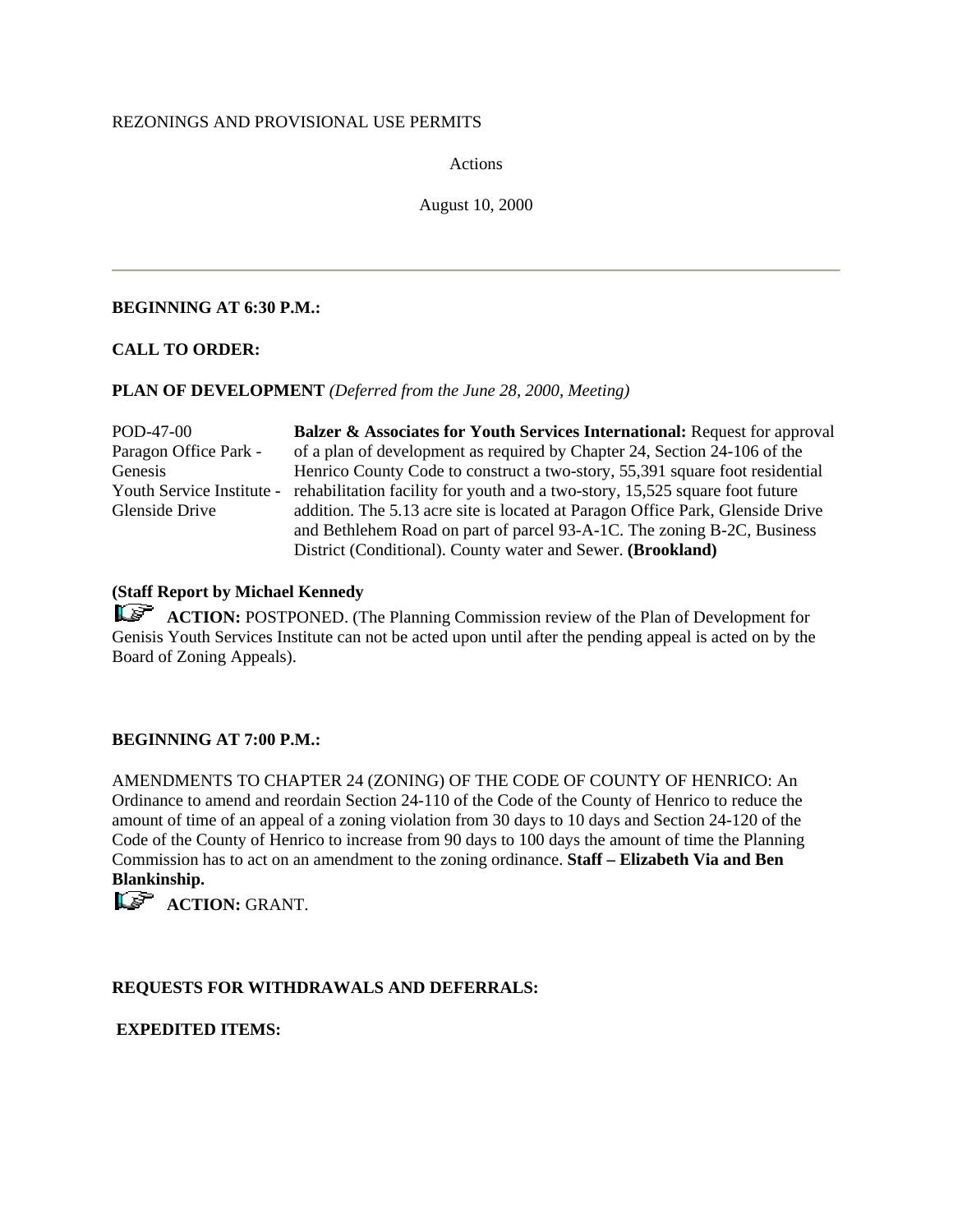### **BROOKLAND**:

#### *Deferred from the July 13, 2000 Meeting:*

C-36C-00 **Gloria L. Freye for McDonald's Corp.:** Request to conditionally rezone from R-3 One Family Residence District to O-2C Office District (Conditional) and B-2C Business District (Conditional), Parcels 61-A-2 and 31, containing 2.046 acres, located on the west line of Staples Mill Road approximately 160 feet north of Parham Road and on the north line of Parham Road approximately 170 feet west of Staples Mill Road (U. S. Route 33). A fast food restaurant with drive through is proposed. The use will be controlled by proffered conditions and zoning ordinance regulations. The Land Use Plan recommends Office. **Staff - Mark Bittner.** Deferral Requested to September 14, 2000. **ACTION:** DEFER 9-14-00.

#### *Deferred from the July 13, 2000 Meeting:*

C-52C-00 **Gloria L. Freye for Doswell Properties, Inc.:** Request to conditionally rezone from O-2 Office District to B-2C Business District (Conditional) and O-2C Office District (Conditional), Parcel 103-A-104, containing 1.721 acres, located at the southwest intersection of Staples Mill and Massie Roads. A fueling facility is proposed. The use will be controlled by proffered conditions and zoning ordinance regulations. The Land Use Plan recommends Commercial Concentration. **Staff - Jo Ann Hunter.** Deferral requested to September 14, 2000.

**ACTION:** DEFER 9-14-00.

P-8-00 **Heidi H. Parker for RCTC Wholesale Corp.:** Request for a provisional use permit in accordance with Sections 24-95(a)(3) and 24-122.1 of Chapter 24 of the County Code in order to construct a 199 foot telecommunications tower and related equipment, on part of Parcel 116-A-13, containing 4,200 square feet of leased area, located on the east line of Westmoreland Street approximately 400 feet south of its intersection with Jacques Street (2001 Westmoreland Street). The site is zoned M-1 Light Industrial District. The Land Use Plan recommends Heavy Industry. **Staff - Jo Ann Hunter.** Deferral Requested to September 14, 2000.

**ACTION:** DEFER 9-14-00.

C-53C-00 **Henry L. Wilton for Wilton Development Corp.:** Request to conditionally rezone from R-4 One Family Residence District to RTHC Residential Townhouse District (Conditional) and B-2C Business District (Conditional), Parcels 82-A-14 through 18 & 20 and Parcels 82-7-A-2 & 9, containing 28.4 acres, located on the west line of Staples Mill Road at its intersection with Dublin Street. Townhouses and business uses are proposed. The RTH District allows a density of 9 units per acre. The business use will be controlled by proffered conditions and zoning ordinance regulations. The Land Use Plan recommends Urban Residential, 3.4 to 6.8 units net density per acre. **Staff – Elizabeth Via.** Deferral requested to September 14, 2000.

**ACTION:** DEFER 9-14-00.

C-55C-00 **Max Pearson for Holly Brook, Inc.:** Request to amend proffered conditions accepted with rezoning case C-100C-86, (zoned B-3C) on Parcel 60-A-2, containing 7.01 acres, located at the northwest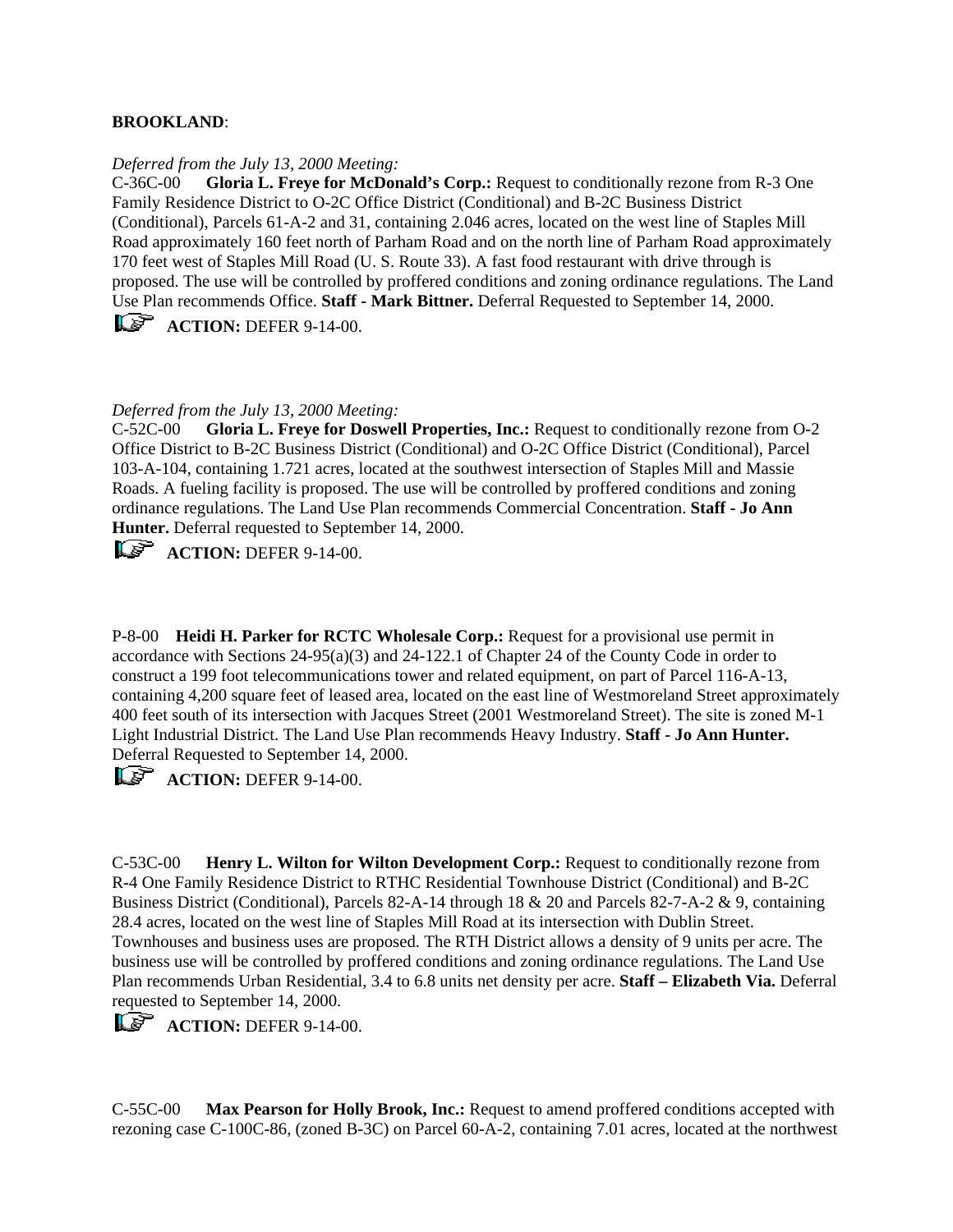intersection of West Broad Street (U. S. Route 250) and E. Parham Road. The amendment proposes to withdraw the proffer related to signage on the property. The Land Use Plan recommends Commercial Concentration. **Staff – Eric Lawrence.** Expedited Agenda Requested.



**ACTION: GRANT.** 

C-56C-00 **Robert M. Atack for Staples Mill. L. C.:** Request to conditionally rezone from R-2 One Family Residence District to R-2AC One Family Residence District (Conditional), part of Parcel 50-A-20, containing 6.625 acres, located on the north side of Hungary Road approximately 320 feet west of its intersection with Honey Lane. A single family residential development is proposed. The R-2A District requires a minimum lot size of 13,500 square feet. The Land Use Plan recommends Suburban Residential 1, 1.0 to 2.4 units net density per acre. **Staff – Elizabeth Via.** Expedited Agenda Requested. **ACTION: GRANT.** 

# **FAIRFIELD:**

# *Deferred from the July 13, 2000 Meeting:*

C-29C-00 **Roy B. Amason for Virginia Center, L. L. C.:** Request to amend proffered conditions accepted with Rezoning Case C-38C-97, (zoned R-6C) on Parcel 44-A-1, containing 8.416 acres, located on the north line of Virginia Center Parkway, approximately 570 feet east of its intersection with Carriage Homes Way and 360 feet west of its intersection with Carriage Point Lane. The amendment would allow the development of 60 townhouse units instead of a 160 unit assisted care facility. The Land Use Plan

recommends Office. **Staff – Lee Householder.** Deferral requested to September 14, 2000. **ACTION:** DEFER 9-14-00.

C-57C-00 **John Weis for David C. Circeo, DDS, PC:** Request to conditionally rezone from R-4 One Family Residence District to O-1C Office District (Conditional), Parcels 83-23-C-37 through 40, containing 0.80 acre, located at the southeast intersection of Lakeside Avenue and Oak Street. Office uses, including a dental office, are proposed. The use will be controlled by zoning ordinance regulations and proffered conditions. The Land Use Plan recommends Urban Residential, 3.4 to 6.8 units net density per acre. **Staff – Mark Bittner.**

**ACTION: GRANT.** 

P-9-00 **Heidi Parker for RCTC Wholesale Corp d/b/a ALLTEL:** Request for a provisional use permit in accordance with Sections 24-95 (a)(3) and 24-122.1 of Chapter 24 of the County Code in order to construct a 199 foot monopole wireless telecommunications tower with related shelter and equipment, on part of Parcel 118-3-4-1, containing 4,200 square feet, located at the northern terminus of Benton Avenue (East Highland Park subdivision). The site is zone M-1 Light Industrial District. **Staff – Jo Ann Hunter.**

**ACTION: GRANT.**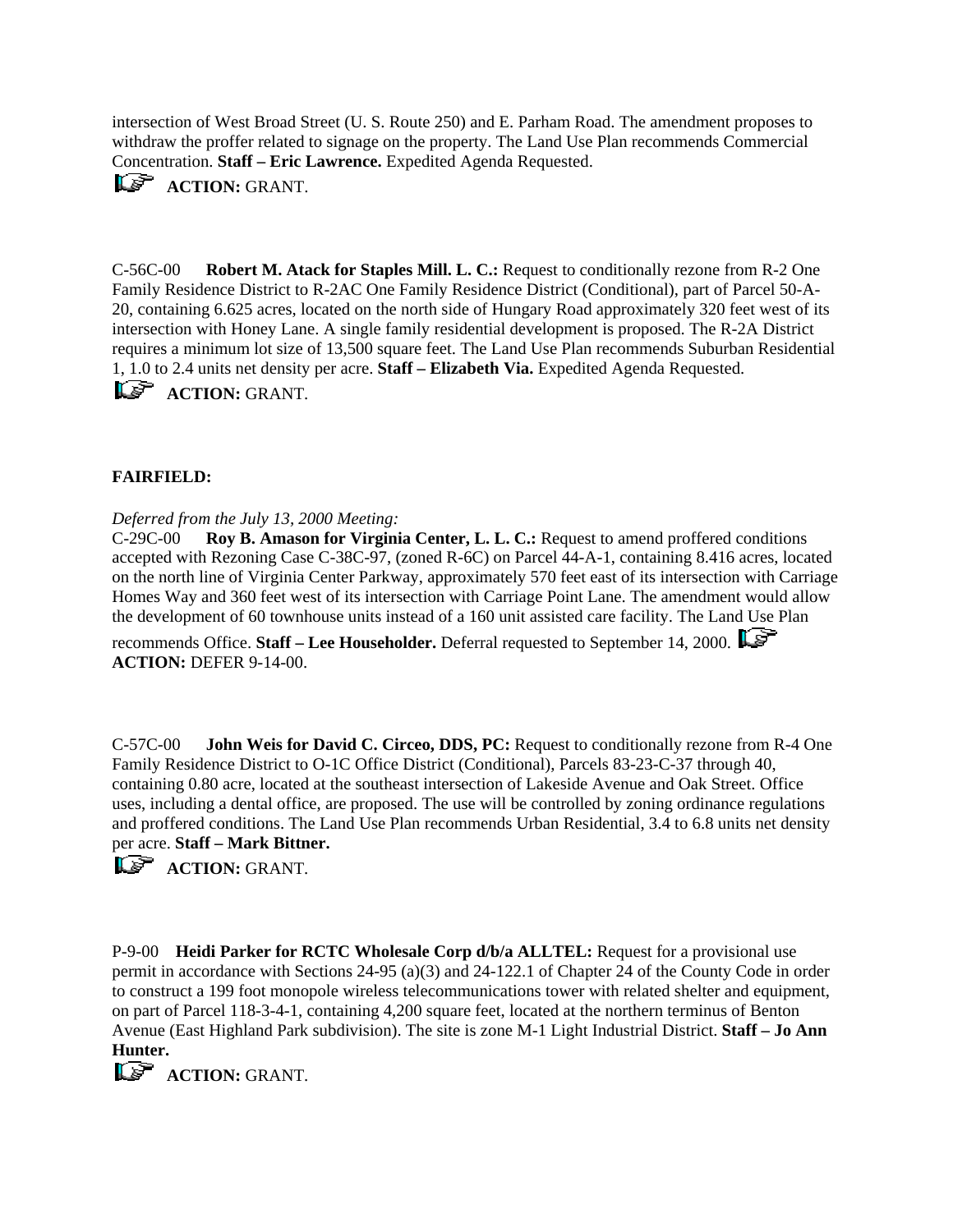C-58C-00 **Garry Gallagher for Edge Development, L. L. C.:** Request to conditionally rezone from R-2A One Family Residence District to M-1C Light Industrial District (Conditional), Parcels 33-A-53 and 54, containing 3.652 acres, located on the north line of Virginia Center Parkway approximately 553 feet east of its intersection with Brook Road (U. S. Route 1). Commercial development is proposed. The use will be controlled by zoning ordinance regulations and proffered conditions. The Land Use Plan recommends Office/Service. **Staff - Mark Bittner.**

**ACTION:** DEFER 9-14-00.

# **BEGINNING AT 8:30 P.M.:**

# **REQUESTS FOR WITHDRAWALS AND DEFERRALS:**

### **EXPEDITED ITEMS:**

*Deferred from the July 13, 2000 Meeting:*

C-40C-00 **William W. Johnson:** Request to conditionally rezone from A-1 Agricultural District to R-2AC One Family Residence District (Conditional), on Parcels 18-A-8, 9 and 10-A-17D containing 15.25 acres, located on the west line of Shady Grove Road at its intersection with Old Nuckols Road. A residential subdivision is proposed. The R-2A District requires a minimum lot size of 13,500 square feet. The Land Use Plan recommends Suburban Residential 1, 1.0 to 2.4 units net density per acre, and Environmental Protection Area. **Staff - Mark Bittner.**

**ACTION: GRANT.** 

#### *Deferred from the July 13, 2000 Meeting:*

C-50C-00 **Ralph L. Axselle for Mr. & Mrs. Theodore Keflas:** Request to amend proffered conditions accepted with rezoning case C-54C-84, (zoned B-2C) on Parcel 59-3-A-2A, containing 1.75 acres, located at the southwest intersection of West Broad Street (U. S. Route 250) and Tanelron Drive. The amendment is to permit outdoor dining at the Red, Hot & Blue Restaurant. The Land Use Plan recommends Commercial Concentration. **Staff - Mark Bittner.**

**ACTION: GRANT.** 

P-6-00 **Ralph L. Axselle for Virginia Crescent One, L.P.:** Request for a provisional use permit in accordance with Sections 24-58.2(d) and 24-122.1 of Chapter 24 of the County Code in order to permit outdoor dining at the Red, Hot & Blue Restaurant, on Parcel 59-3-A-2A, containing 1.75 acres, located at the southwest intersection of West Broad Street (U. S. Route 250) and Tanelron Drive. The Land Use Plan recommends Commercial Concentration. The site is zoned B-2C Business District (Conditional). **Staff - Mark Bittner.**

**ACTION: GRANT.**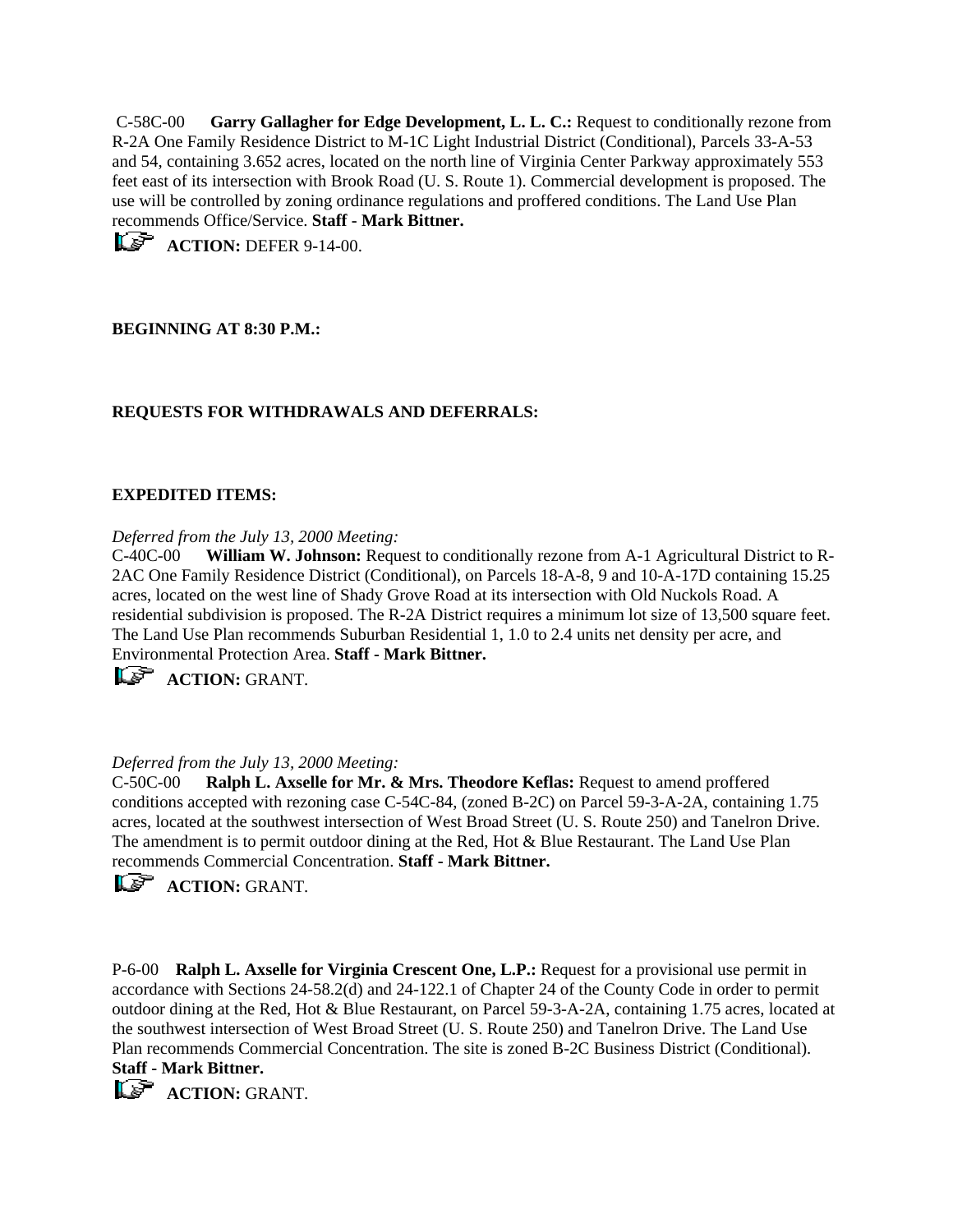# **THREE CHOPT:**

C-59C-00 **Mark H. Slusher or Jeff Bisger for TGM Realty Investors:** Request to conditionally rezone from A-1 Agricultural District to B-2C Business District (Conditional), Part of Parcel 36-A-49A, containing 0.466 acres, located on the south line of West Broad Street (U. S. Route 250) approximately 530 feet west of its intersection with Spring Oak Drive. Retail development is proposed. The use will be controlled by zoning ordinance regulations and proffered conditions. The Land Use Plan recommends Mixed Use Development. The site is also in the West Broad Street Overlay District. **Staff - Mark Bittner.** Expedited Agenda Requested.

**ACTION: GRANT.** 

C-60C-00> **Andrew Condlin or Patrick Sanderson for MCI WorldCom:** Request to amend proffered conditions accepted with rezoning case C-30C-93 (zoned R-3C) on Parcel 29-A-50, containing 1.584 acres, located on the west line of Francistown Road approximately 150 feet north of its intersection with Castle Point Drive. The amendment is related to the front yard setback and non clearing area on the property. The Land Use Plan recommends Suburban Residential 1, 1.0 to 2.4 units net density per acre. **Staff – Lee Householder.** Deferral requested to September 14, 2000.

**ACTION:** DEFER 9-14-00.

# **TUCKAHOE:**

NONE.

# **VARINA:**

*Deferred from the June 15, 2000 Meeting:*

C-73C-98 **James W. Theobald for W. A. Robins, et al, Redford 131, L.C., Edward M. Luck, Gerald A. Crigger:** Request to conditionally rezone from A-1 Agricultural District to O-3C Office District (Conditional) Parcels 197-A-21A, 21B (part), 21C and 22 (part), Parcels 197-1-1-6 (part), 7 and 7A, and Parcels 197-4-A-1, 2 and 3, containing 58.214 acres, located on the north line of Portugee Road (beginning in the Capes of Portugee subdivision) approximately 280' east of the intersection of Portugee Road and Memorial Drive and on the east line of Memorial Drive (beginning in the Gaulding and Orange subdivision) approximately 1890' north of the intersection of Portugee Road and Memorial Drive. An office park is proposed. The Land Use Plan recommends Rural Residential, not exceeding 1.0 unit net density per acre, and Environmental Protection Area. The site is also in the Airport Safety Overlay District. **Staff – Eric Lawrence.** Expedited Agenda Requested

**ACTION: GRANT.** 

C-61-00 **Laraine Isaac for H. W. Owens, Inc.:** Request to rezone from R-3AC One Family Residence District (Conditional) to C-1 Conservation District, part of Parcel 146-A-13, containing 4.183 acres, located approximately 860 feet west of Dabbs House Road. A conservation district is proposed. The Land Use Plan recommends Environmental Protection Area. The site is also in the Airport Safety